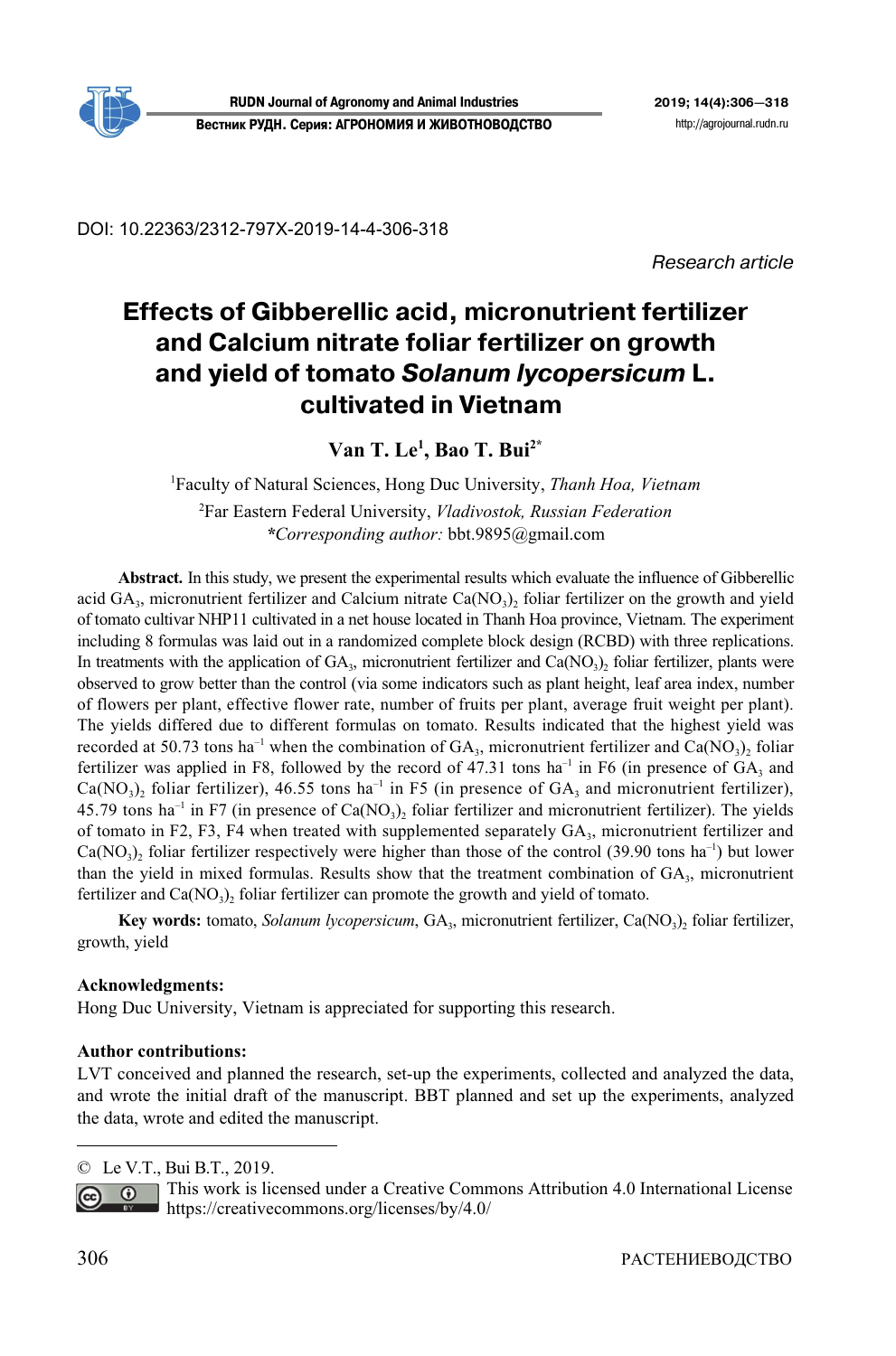#### **Conflicts of interest:**

The authors declare no conflicts of interest.

#### **Article history:**

Received: 18 August 2019. Accepted: 11 October 2019

#### **For citation:**

Le VT, Bui BT. Effects of Gibberellic acid, micronutrient fertilizer and Calcium nitrate foliar fertilizer on growth and yield of tomato *Solanum lycopersicum* L. cultivated in Vietnam. *RUDN Journal of Agronomy and Animal Industries*, 2019; 14(4):306—318. doi: 10.22363/2312-797X-2019-14-4- 306-318

#### **Introduction**

Tomato (*Solanum lycopersicum* L.), among current cultivated vegetables in the world, is one of the most important crops with the highest yield and largest cultivation area [1]. Tomato fruits contain a huge amount of nutrients including glucid, many organic acids and major antioxidants such as Lycopene, Phenolic, and Vitamin C [2—4]. It also has a high medicinal value thanks to its sweet taste and cooling nature. Phytochemicals in tomatoes can act as antimicrobials and antitoxin agents, reduce the risk of cardiovascular diseases, contributing to the prevention of the formation of free radicals which might lead to cancers, especially prostate cancer [5—7]. In addition, tomato is easily cultivated under various climatic conditions, offering great financial support for many farmer households. As a result, tomato has been widely cultivated in many countries including Vietnam.

Results of studies in the world have shown that Gibberellic acid  $GA_3$ , micronutrient fertilizer and Calcium nitrate  $Ca(NO<sub>3</sub>)<sub>2</sub>$  foliar fertilizer play essential roles in vegetative growth.  $GA_3$  is a plant hormone that can regulate the growth of plants, stem elongation, germination, dormancy, flowering, genetic development, and enzyme activation [8]. Micronutrient fertilizer includes a variety of metallic and non-metallic elements. For crops, micronutrient fertilizer is essential because of their role in beneficial enzymes for plant growth. The deficiency of any micro-element in soil might significantly reduce the vegetative yield and quality [9].  $Ca(NO<sub>3</sub>)$ , foliar fertilizer facilitates the process of nutrients and soluble calcium absorption makes the stem bigger and stronger, increases plant resistance to diseases and pests, improves the root length and root branching evolution, thus helping plants absorb more nutrients [10].

Population explosion is a threat to global agriculture. There have been increasing demands for edible products in terms of quantity and quality [11]. When it comes to agricultural research, increasing crop yield is an essential priority [12]. Effects of  $GA_3$ , micronutrient fertilizer and  $Ca(NO_3)$ , foliar fertilizer on vegetative growth and yield have become common research topics [10, 13, 14]. However, the comprehensive reports on the influences of  $GA_3$ , micronutrients fertilizer and  $Ca(NO_3)_2$ foliar fertilizer on the growth and yield of tomato cultivated in Vietnam is quite limited. The purpose of this study was to assess the effects of  $GA_3$ , micronutrient fertilizer and  $Ca(NO<sub>3</sub>)<sub>2</sub>$  foliar fertilizer on the growth and yield of tomato cultivated in net houses in Vietnam.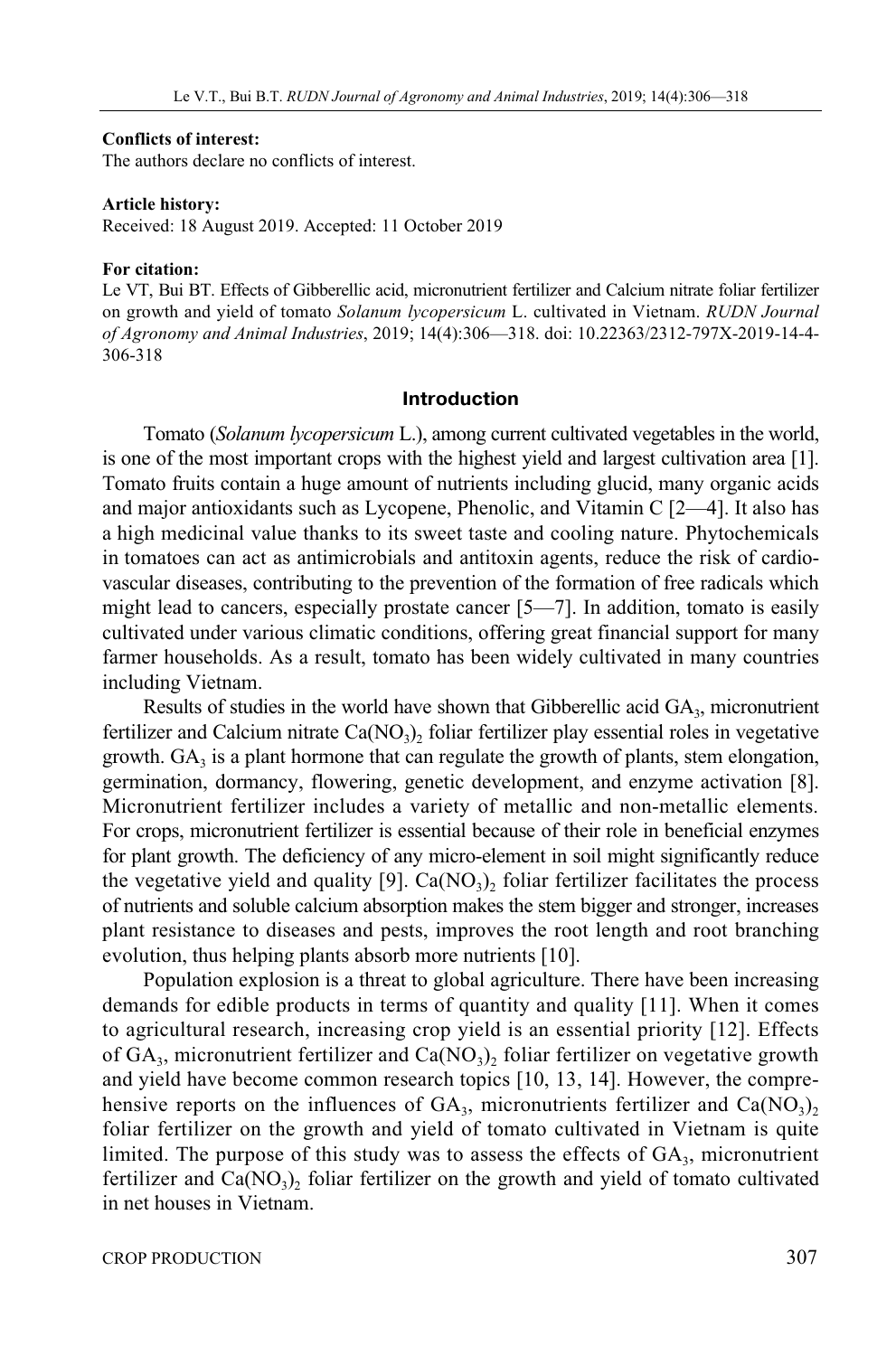# **Materials and methods**

**Research materials.** Tomato cultivar NHP11, which is widely cultivated in Vietnam, was provided by Nong Hung Phu Co., Ltd. Organic substrate QD02 consists of alluvium, peat, mushroom residues, burnt rice husk and lime powder. Micronutrient fertilizer B6 includes  $2\%$  K<sub>2</sub>O, 800 ppm Cu, 50 ppm Mo, 900 ppm Zn, 1000 ppm Bo, 1200 ppm Mg. Ca(NO<sub>3</sub>)<sub>2</sub> foliar fertilizer comprises Ca(NO<sub>3</sub>)<sub>2</sub>, 26.5% CaO, 15.5% N. Gibberellic acid (GA<sub>3</sub>) and NPK fertilizer with the ratio of 4 kg N : 4 kg P<sub>2</sub>O<sub>5</sub> : 3 kg K<sub>2</sub>O<sub>5</sub> were also used.

**Experimental arrangement.** The experiment was conducted from November 2018 to March 2019 in a net house located in Quang Xuong district, Thanh Hoa province, Vietnam. The experiment including 8 formulas (table 1) was laid out in a randomized complete block design (RCBD) with three replications.

Table 1

| Formula        | Components                                                                                              |  |  |
|----------------|---------------------------------------------------------------------------------------------------------|--|--|
| F1.            | Soil + NPK fertilizer + Organic substrate (control)                                                     |  |  |
| F <sub>2</sub> | Soil + NPK fertilizer + Organic substrate + GA,                                                         |  |  |
| F3             | Soil + NPK fertilizer + Organic substrate + Micronutrient fertilizer                                    |  |  |
| F4             | Soil + NPK fertilizer + Organic substrate + Ca(NO <sub>2</sub> ), foliar fertilizer                     |  |  |
| F5             | Soil + NPK fertilizer + Organic substrate + $GA_{n}$ + Micronutrient fertilizer                         |  |  |
| F6             | Soil + NPK fertilizer + Organic substrate + $GA_1 + Ca(NO_1)$ , foliar fertilizer                       |  |  |
| F7             | Soil + NPK fertilizer + Organic substrate + Micronutrient fertilizer + Ca( $NO3$ ), foliar fertilizer   |  |  |
| F8             | Soil + NPK fertilizer + Organic substrate + GA, + Micronutrient fertilizer + Ca(NO,), foliar fertilizer |  |  |

#### **Components of formulas**

**Experimental technical process.** Pots sized 35×40 cm with bottom holes were used. 10 kg of soil were initially put inside, then 4 kg of organic substrate were added into each pot. Each seedling at the height of 20 cm was transplanted into one pot. Seedlings were planted deep with 50% of their stem underground because the root development would soon improve, making the tomato plants much stronger and more resistant. The amount of 0.5 kg of NPK was applied in different growth stages: fertilization before planting seedlings; first supplementary fertilization after the seedlings had new roots for 4—5 days; second supplementary fertilization at the profusely flowering stage; third supplementary fertilization when fruits had been fully mature (15 days after the second supplementary fertilization); fourth supplementary fertilization after first harvesting.

In experimental treatments, for the treatment combination of  $GA<sub>3</sub>$ , micronutrient fertilizer and  $Ca(NO<sub>3</sub>)<sub>2</sub>$  foliar fertilizer, doses and rates were ensured.  $GA<sub>3</sub>$  at a dose of 30 ppm and the rate of 30 mL/m<sup>2</sup> was sprayed into leaves and stems at beginning of the flowering stage and after the first harvesting. Micronutrient fertilizer at a concentration of 0.03% was applied around the stems which were covered by leaves after the seedlings had new roots, before the flowering stage and after the first harvesting.  $Ca(NO<sub>3</sub>)<sub>2</sub>$  foliar fertilizer at a concentration of 0.03% was sprayed into leaves after the seedlings had new roots, before the flowering stage and after the first harvesting.

**Data collection.** Data on growth, development and yield variables of tomato plants such as: plant height (from the ground to shoot tip, measured with a measuring tape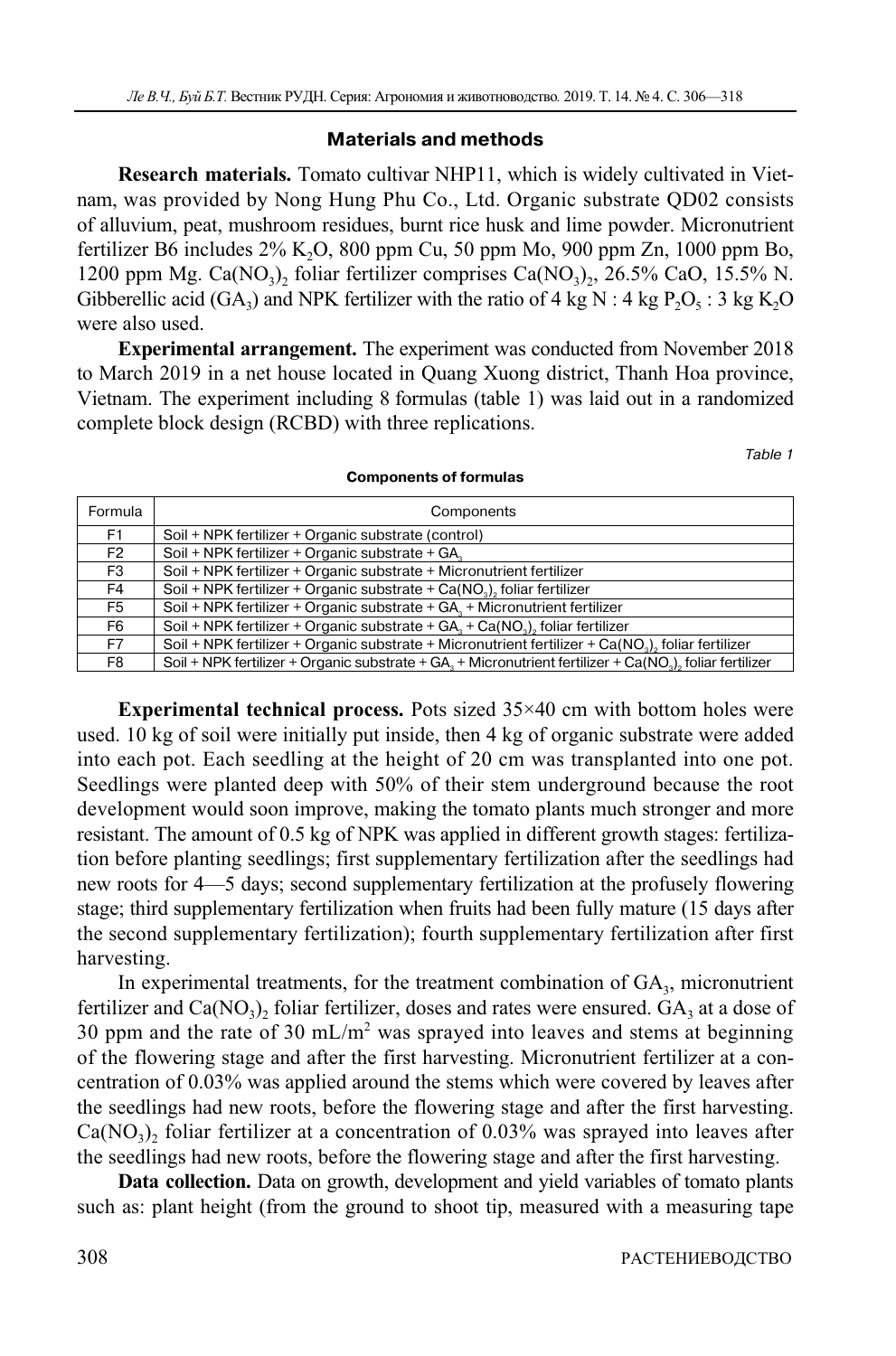with a precision of 1 mm), number of flower clusters per stem; number of flowers per cluster, effective flower rate (calculated by dividing the number of flowers that produce the fruit by the total number of initial flowers), leaf area measured by CI-202 Leaf Area Meter originated from the USA; Leaf area index (LAI); number of fruits per plant; average fruit weight per plant; actual yield (measured by using the total fruit weight per plant until the end of harvesting).

Those data were collected at 4 different stages: beginning of rooting stage (when above 50% of the seedlings in the treatment had new roots): 8 days after transplanting; beginning of flowering stage (when the initiation of flowers had been recorded in more than 50% of the plants in the treatment): 20 days after transplanting; beginning of harvesting stage (when 50% of the plants in the treatment had reached the harvesting): 70 days after transplanting; after harvesting: 125 days after transplanting.

**Statistical analysis.** All experiments were conducted three times independently. The results are expressed as mean values and standard deviation (SD). The results were subjected to an analysis of variance (ANOVA). Data were compared according to Tukey's test using IRRISTAT software (version 5.0) for Windows computers.

# **Results and discussion**

**Plant height.** Plant height, which is one of the major parameters in plant growth, is strongly connected to the resistance and plant yield [15]. Plant height was recorded at 4 different stages. Among formulas, the difference in the fertilizer combinations led to the difference in plant height variables. Obtained data on plant height are illustrated in Table 2.

Table 2

| <b>Formula</b> | Plant height (cm)             |                                 |                                  |                    |
|----------------|-------------------------------|---------------------------------|----------------------------------|--------------------|
|                | Beginning<br>of rooting stage | Beginning<br>of flowering stage | Beginning<br>of harvesting stage | After harvesting   |
| F <sub>1</sub> | $17.50b \pm 0.095$            | 41.54d $\pm$ 0.076              | $75.15d \pm 0.165$               | $77.32c \pm 0.352$ |
| F <sub>2</sub> | $17.62b \pm 0.027$            | $49.75b \pm 0.135$              | $84.67b \pm 0.157$               | $86.28b \pm 0.265$ |
| F <sub>3</sub> | $16.58c \pm 0.136$            | $41.67d \pm 0.149$              | $77.61cd \pm 0.248$              | $78.42c \pm 0.146$ |
| F4             | $18.23a \pm 0.062$            | 42.58d $\pm$ 0.082              | 76.59cd $\pm$ 0.087              | $78.53c \pm 0.312$ |
| F5             | $16.42c \pm 0.084$            | $51.03a \pm 0.046$              | $88.41a \pm 0.160$               | $89.76a \pm 0.295$ |
| F6             | $17.08bc \pm 0.125$           | $50.16b \pm 0.154$              | $86.54ab \pm 0.053$              | $89.51a \pm 0.119$ |
| F7             | $18.15a \pm 0.018$            | $44.02c \pm 0.096$              | $78.62c \pm 0.169$               | $79.05c \pm 0.207$ |
| F8             | $16.31c \pm 0.054$            | $51.28a \pm 0.068$              | $90.04a \pm 0.237$               | $92.18a \pm 0.128$ |

Effects ofGA<sub>3</sub>, micronutrient fertilizer and Ca(NO<sub>3</sub>)<sub>2</sub> foliar fertilizer on tomato plant height

Note: Numbers represent mean values of three independent replicates ± SD. In the same data column, values with similar letters represent non-significant differences, values with different letters represent differences in significance (P ≤0.05).

At beginning of the rooting stage, when supplementary  $GA_3$  and fertilizers had not been applied, no significant difference in plant height parameters could be found (Table 2). The highest plant height was observed in F4 (18.23 cm) and the lowest was found in F8 (16.31 cm). The average plant height among 8 treatments was 17.24 cm. From the beginning of flowering to the end of harvesting, plant height variables found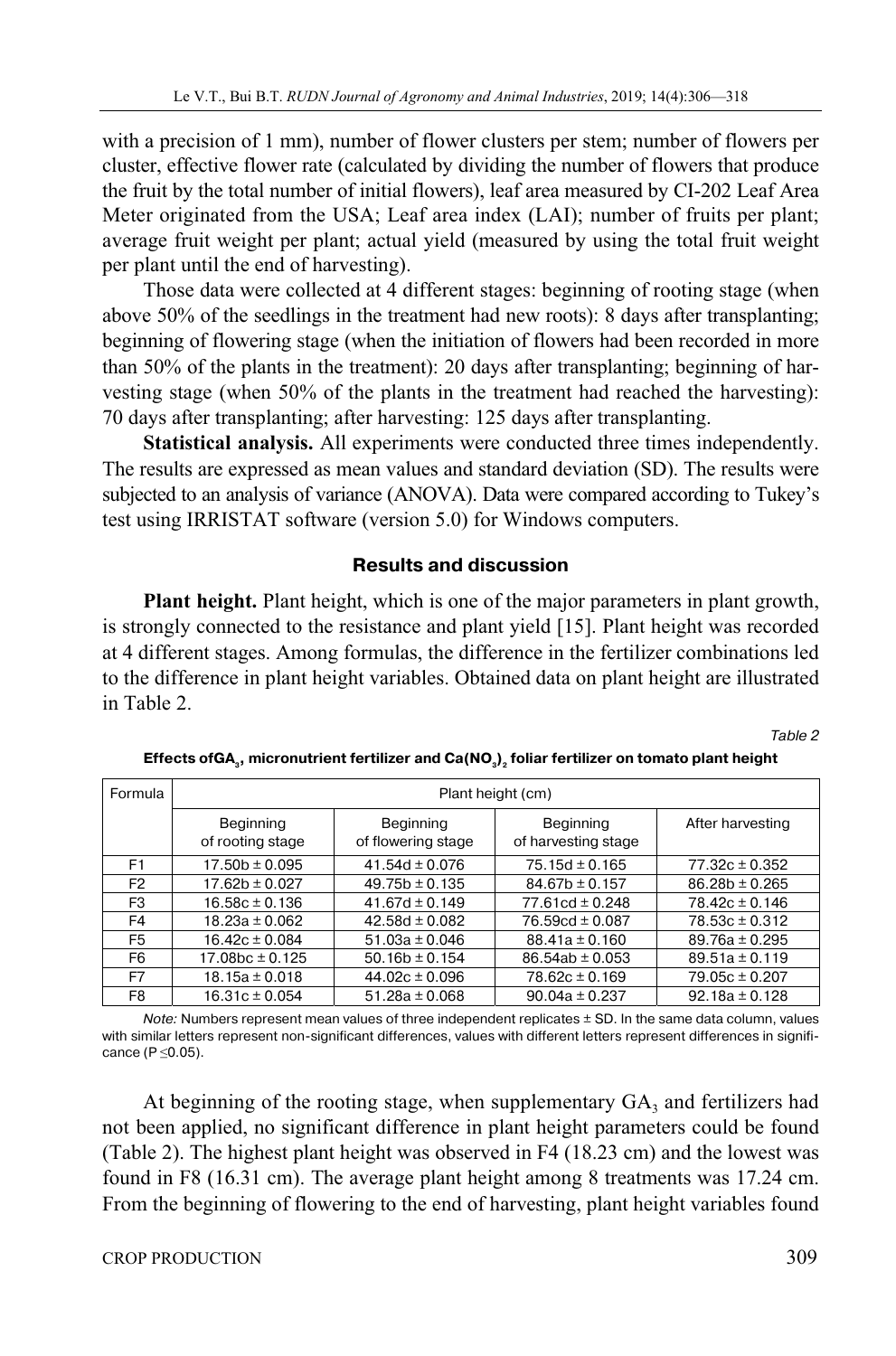in 8 treatments were significantly different. At beginning of the flowering stage, the average plant height among 8 treatments was 46.50 cm, in which the maximum was observed in F8 (51.28 cm), followed by F5 (51.03 cm), F6 (50.16 cm), and F2 (49.75 cm). In these formulas, supplementary  $GA_3$  was applied, and it was one of the major factors that contributed to the development of plant height [16]. Additionally, micronutrient fertilizer and  $Ca(NO<sub>3</sub>)$ , foliar fertilizer were also applied in F8, leading to the highest plant height value found in this formula. The minimum plant height was found in F1 (the control) at only 41.54 cm. At beginning of the harvesting stage, plants grew quickly, reaching the average plant height of 80.20 cm; the highest plant height was again found in F8 (90.04 cm), followed by F5 (88.41 cm) and the lowest was again found in F1 (75.15 cm). After the harvesting stage, the plant height values continued to increase, but slightly. The maximum plant height was observed in F8 (92.18 cm) and the minimum was observed in F1 (77.32 cm).

Experimental results among 8 treatments show that  $GA_3$  application has a significant impact on tomato plant height [16]. Besides, supplementary  $Ca(NO<sub>3</sub>)$ , and micronutrient fertilization can improve the height of tomato plants. In treatments applying isolated micronutrient fertilizer or  $Ca(NO<sub>3</sub>)$ , foliar fertilizer or their mixture in absence of  $GA<sub>3</sub>$ , tomato plants could grow higher than the control group [17], but lower than the plants supplementarily treated with  $GA_3$  in other treatment combinations. It is concluded that  $GA<sub>3</sub>$ , micronutrient fertilizer and  $Ca(NO<sub>3</sub>)$ , foliar fertilizer have great effects on the plant height of tomato; however, the rates of effect might vary.

**Number of flowers and effective flower rate.** The production of flowers is the main element contributing to the success of fruit setting [18]. The number of flowers is considered to be the first yield characters of plants [19]. After pollination and fertilization, flowers set and develop into fruits. Fertilizer application promotes the profuse flowering, the number of flowers as well as the effective flower rate [20, 21]. In this experiment, the effects of  $GA_3$ , micronutrient fertilizer and  $Ca(NO_3)_2$  foliar fertilizer on the number of flowers and effective flower rate of tomato were analyzed.

Table 3

| Formula        | Number of flowers<br>per cluster | Number of flowers<br>clusters per stem | Total number<br>of flowers per plant | Effective flower rate<br>(%) |
|----------------|----------------------------------|----------------------------------------|--------------------------------------|------------------------------|
| F <sub>1</sub> | 6.12 $c \pm 0.034$               | 5.25d $\pm$ 0.063                      | 40.78d $\pm$ 0.067                   | $57.06c \pm 0.109$           |
| F <sub>2</sub> | $7.05b \pm 0.046$                | $6.64b \pm 0.025$                      | $43.88b \pm 0.084$                   | 61.38b $\pm$ 0.086           |
| F3             | $6.89b \pm 0.053$                | $5.49d \pm 0.009$                      | $42.10c \pm 0.049$                   | $58.74$ bc $\pm$ 0.157       |
| F4             | $6.93b \pm 0.015$                | 6.37bc $\pm$ 0.014                     | $42.15c \pm 0.134$                   | $60.26b \pm 0.050$           |
| F5             | $6.42c \pm 0.023$                | $6.71b \pm 0.057$                      | $44.06a \pm 0.019$                   | $65.37a \pm 0.036$           |
| F <sub>6</sub> | $6.92b \pm 0.071$                | 6.23bc $\pm$ 0.020                     | $43.09b \pm 0.107$                   | $64.82a \pm 0.129$           |
| F7             | $7.07b \pm 0.042$                | $6.05c \pm 0.016$                      | $42.76b \pm 0.074$                   | 65.16a $\pm$ 0.095           |
| F8             | $8.01a \pm 0.058$                | $7.35a \pm 0.012$                      | $44.19a \pm 0.038$                   | 66.81a $\pm$ 0.048           |

**Effects of GA<sub>3</sub>, micronutrient fertilizer and Ca(NO<sub>3</sub>)<sub>2</sub> foliar fertilizer on the number of flowers and effective flower rate of tomato** 

Note: Numbers represent mean values of three independent replicates ± SD. In the same data column, values with similar letters represent non-significant differences, values with different letters represent differences in significance ( $P \le 0.05$ ).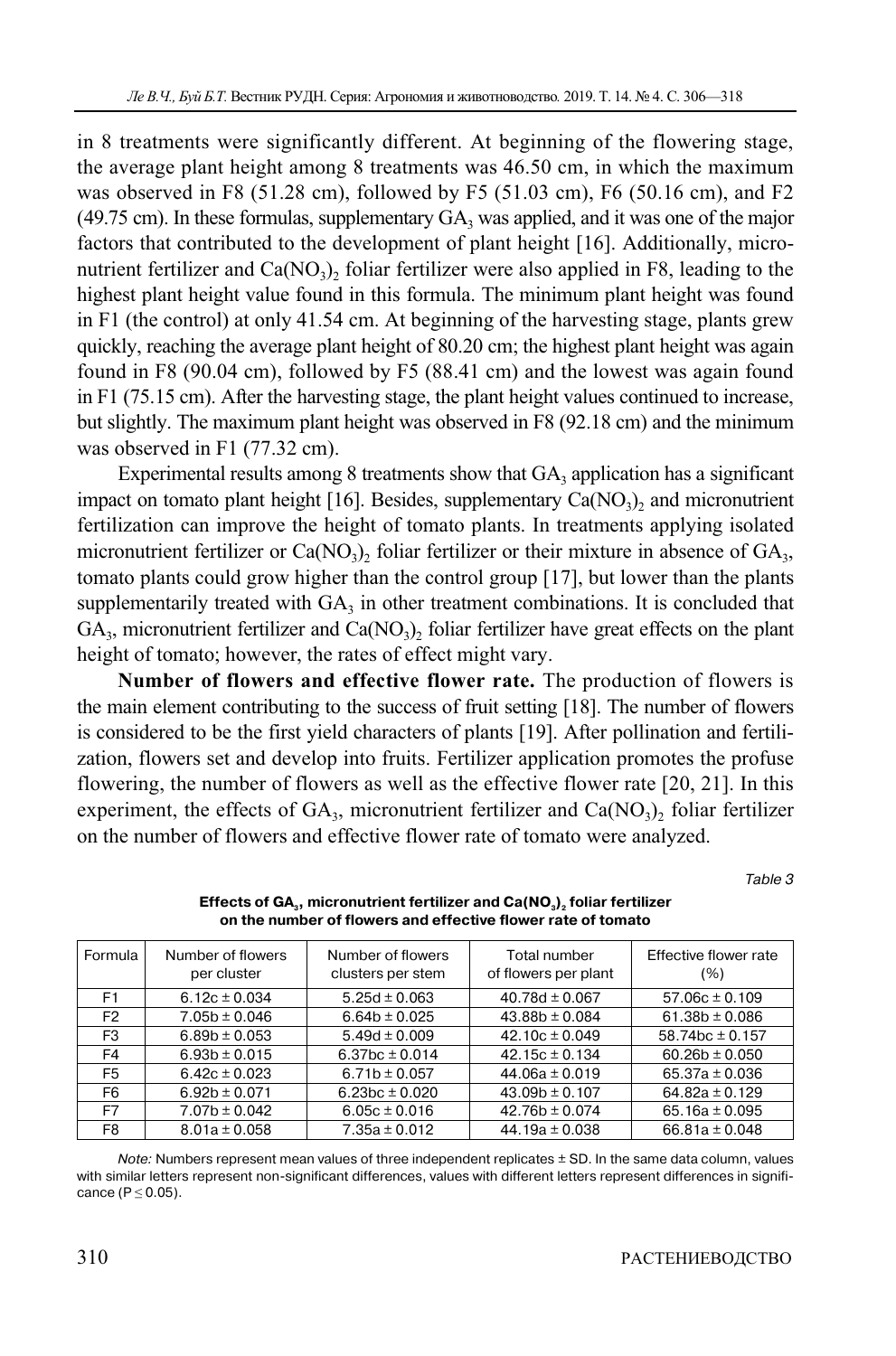As shown in Table 3, the maximum number of flower clusters per stem (7.35), the maximum number of flowers per cluster (8.01), thus the maximum total number of flowers per plant (44.19) and the maximum effective flower rate (66.81%) were all found in F8 (in presence of  $GA_3$ , micronutrient fertilizer and  $Ca(NO_3)$ , foliar fertilizer). It could be observed from F5 (in presence of  $GA_3$  and micronutrient fertilizer) that the total number of flowers per plant was 44.06 while the number of flowers per cluster was 6.42 and the number of flower clusters was 6.37 per stem. The differences between results gained from F5 and F8 and those gained from other treatments had statistical significance. In F6 (in presence of  $GA_3$  and  $Ca(NO_3)$ ) foliar fertilizer), the number of flowers per cluster was 6.92, the number of flower clusters per stem was 6.23 and the total number of flowers was 43.09 per plant; in F7 (in presence of micronutrient fertilizer and  $Ca(NO<sub>3</sub>)<sub>2</sub>$  foliar fertilizer), the number of flowers per cluster reached 7.07 while the number of flower clusters was only 6.05 per stem, leading to the moderate number of flowers which was only 42.76 per plant. Besides, higher number of flowers per cluster was found in F2 with the total flower number of 43.88 per plant; however, the effective flower rate was recorded at 61.38% only, lower than that gained in F5, F6, F7 and F8. The minimum numbers of flowers per plant and flower clusters per stem were observed in F1 (the control), thus the total number of flowers per plant and effective flower rate were 40.78 and 57.06% respectively. In other formulas (F3 and F4), the total number of flowers and effective flower rate, although higher than those of the control, just reached the average values. Results show that the application of  $GA_3$  spray on tomato could increase the number of flowers and effective flower rate, especially in treatment combination in the presence of micronutrient fertilizer and  $Ca(NO<sub>3</sub>)$ , foliar fertilizer. In formulas with isolated  $Ca(NO<sub>3</sub>)$ , foliar fertilizer or micronutrient fertilizer, there was also a growth in the number of flowers and effective flower rate, but they were recorded at average values only. It can be referred that  $GA_3$ , micronutrient fertilizer and  $Ca(NO_3)$ , foliar fertilizer all have impacts on the number of flowers and effective flower rate, thus affecting the yield of tomato.

**Leaf area index (LAI).** There is a close connection between the leaf area index (LAI) and plant photosynthesis. Cultivars with higher leaf area index often gain higher yield production, although the structures of plant populations have a great influence on this index value [22]. If the leaf area index is recorded high, but the population is unreasonably structured, the leaves will shade each other, leading to a decrease in photosynthesis while the demand for respiration increases. As a result, photosynthetic biomass will drop [23]. Experimental results on LAI are presented in Table 4.

Among mentioned formulas, the LAI values for tomato were recorded to increase from the beginning of rooting to the end of harvesting (Table 4). At the beginning of rooting, in absence of supplementary  $Ca(NO<sub>3</sub>)$ , foliar fertilizer, micronutrient fertilizer and GA3, LAI values slightly varied among the formulas. The maximum LAI was obtained in F2 at 0.31  $(m^2/m^2)$  while the minimum was found in F5 at 0.26  $(m^2/m^2)$ . From the beginning of flowering to the harvesting, under the influence of plant growth regulator  $GA_3$  and fertilizers, LAI values among the formulas changed sharply with statistical significance. The highest LAI values were recorded in F8 during the experimental period from the beginning of flowering to the end of harvesting. At the beginning of flowering, LAI found in F8 was 1.41  $(m^2/m^2)$ , followed by that in F5 (1.35  $m^2/m^2$ ),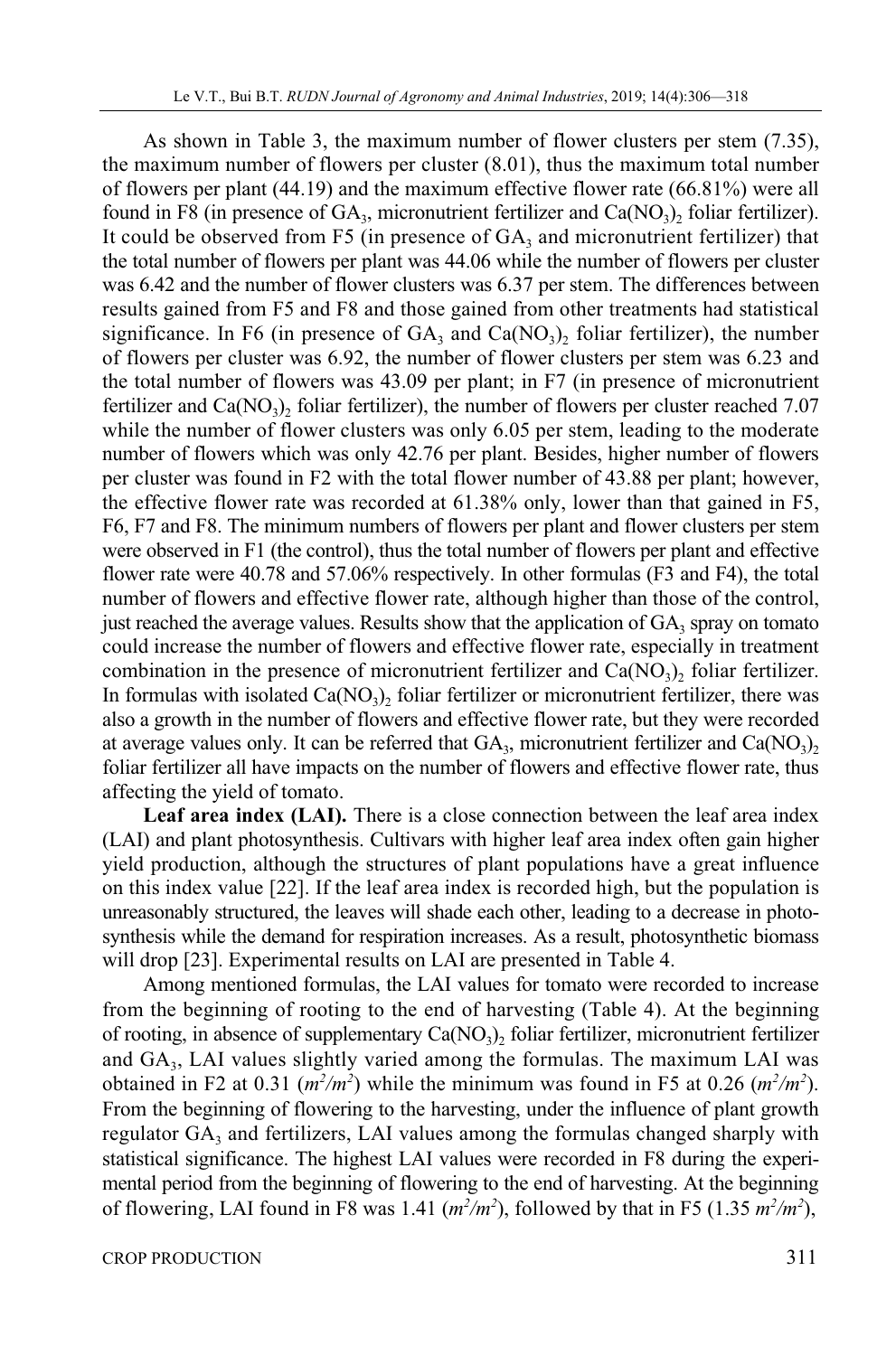Table 4

| Formula        | Leaf area index (leaf area / ground area, $m^2/m^2$ ) |                                 |                                  |                    |
|----------------|-------------------------------------------------------|---------------------------------|----------------------------------|--------------------|
|                | <b>Beginning</b><br>of rooting stage                  | Beginning of flowering<br>stage | Beginning of harvesting<br>stage | After harvesting   |
| F <sub>1</sub> | $0.28bc \pm 0.002$                                    | $1.08c \pm 0.007$               | $2.87c \pm 0.017$                | $3.29c \pm 0.018$  |
| F <sub>2</sub> | $0.31a \pm 0.005$                                     | $1.24b \pm 0.005$               | $3.05b \pm 0.009$                | $3.65a \pm 0.007$  |
| F3             | $0.27cd \pm 0.001$                                    | $1.13c \pm 0.003$               | $3.17a \pm 0.015$                | $3.58ab \pm 0.005$ |
| F4             | $0.29ab \pm 0.003$                                    | $1.28b \pm 0.001$               | $2.89c \pm 0.007$                | $3.34bc \pm 0.013$ |
| F5             | $0.26d \pm 0.002$                                     | $1.35a \pm 0.001$               | $3.08ab \pm 0.012$               | $3.72a \pm 0.008$  |
| F6             | $0.29ab \pm 0.001$                                    | $1.26b \pm 0.005$               | $3.12a \pm 0.005$                | $3.52ab \pm 0.007$ |
| F7             | $0.30a \pm 0.005$                                     | $1.14c \pm 0.002$               | $2.97bc \pm 0.005$               | $3.37b \pm 0.021$  |
| F8             | $0.27cd \pm 0.003$                                    | $1.41a \pm 0.005$               | $3.19a \pm 0.015$                | $3.68a \pm 0.010$  |

#### Effects of GA<sub>3</sub>, micronutrient fertilizer and Ca(NO<sub>3</sub>)<sub>2</sub> **foliar fertilizer on tomato leaf area index (LAI)**

Note: Numbers represent mean values of three independent replicates ± SD. In the same data column, values with similar letters represent non-significant differences, values with different letters represent differences in significance ( $P \le 0.05$ ).

F4 (1.28  $m^2/m^2$ ) and the lowest was found in F1 (1.08  $m^2/m^2$ ). LAI values increased more significantly at the beginning of harvesting. At this stage, the maximum LAI was observed in F8 at 3.19  $(m^2/m^2)$ , followed by F3 (3.17  $m^2/m^2$ ) and the minimum was obtained in F1 (2.87  $m^2/m^2$ ). After the harvesting, the highest LAI value was recorded at 3.71  $(m^2/m^2)$  in F5, followed by F8 (3.68  $m^2/m^2$ ). These results were in agreement with those of Hossain et al. (2017) on tomato LAI [22].

Experimental results show that in treatments with the application of micronutrient fertilizer such as F3, F5, F8, LAI values were recorded higher than in other treatments although the lowest value was always found in the control. It proves that the application of isolated  $GA_3$ , micronutrient fertilizer,  $Ca(NO_3)$ , foliar fertilizer or their mixture can all increase the LAI value. Therefore, it can be stated that  $GA<sub>3</sub>$ , micronutrient fertilizer and  $Ca(NO<sub>3</sub>)$ , foliar fertilizer all have effects on the yield of tomato.

**Yield components and yield.** Yield and yield components are important criteria to assess the effects of elements on the plant [24]. The studied results were shown in Table 5.

Table 5

| Formula        | Number of fruits<br>per plant | Average fruit<br>weight $(g)$ | Actual yield<br>per plant (kg) | Conversion yield<br>(tons $ha^{-1}$ ) |
|----------------|-------------------------------|-------------------------------|--------------------------------|---------------------------------------|
| F <sub>1</sub> | $25.54c \pm 0.029$            | $82.19d \pm 0.674$            | $2.10d \pm 0.008$              | $39.90d \pm 0.034$                    |
| F <sub>2</sub> | $27.55b \pm 0.045$            | $86.94b \pm 0.405$            | $2.40b \pm 0.019$              | $45.60b \pm 0.056$                    |
| F3             | $26.49bc \pm 0.107$           | $85.58c \pm 0.268$            | $2.27c \pm 0.006$              | $43.13c \pm 0.102$                    |
| F4             | $27.12b \pm 0.097$            | $85.42c \pm 0.357$            | $2.32c \pm 0.014$              | $44.08c \pm 0.149$                    |
| F <sub>5</sub> | $28.15b \pm 0.242$            | $87.08b \pm 0.095$            | $2.45b \pm 0.054$              | $46.55b \pm 0.036$                    |
| F6             | $27.93b \pm 0.015$            | $89.32a \pm 0.175$            | $2.49b \pm 0.009$              | $47.31b \pm 0.083$                    |
| F7             | $27.86b \pm 0.026$            | $86.64b \pm 0.286$            | $2.41b \pm 0.026$              | $45.79b \pm 0.018$                    |
| F8             | $29.52a \pm 0.058$            | $90.36a \pm 0.078$            | $2.67a \pm 0.032$              | $50.73a \pm 0.065$                    |

**Yield and yield components of tomato** 

Note: Numbers represent mean values of three independent replicates ± SD. In the same data column, values with similar letters represent non-significant differences, values with different letters represent differences in significance ( $P \le 0.05$ ).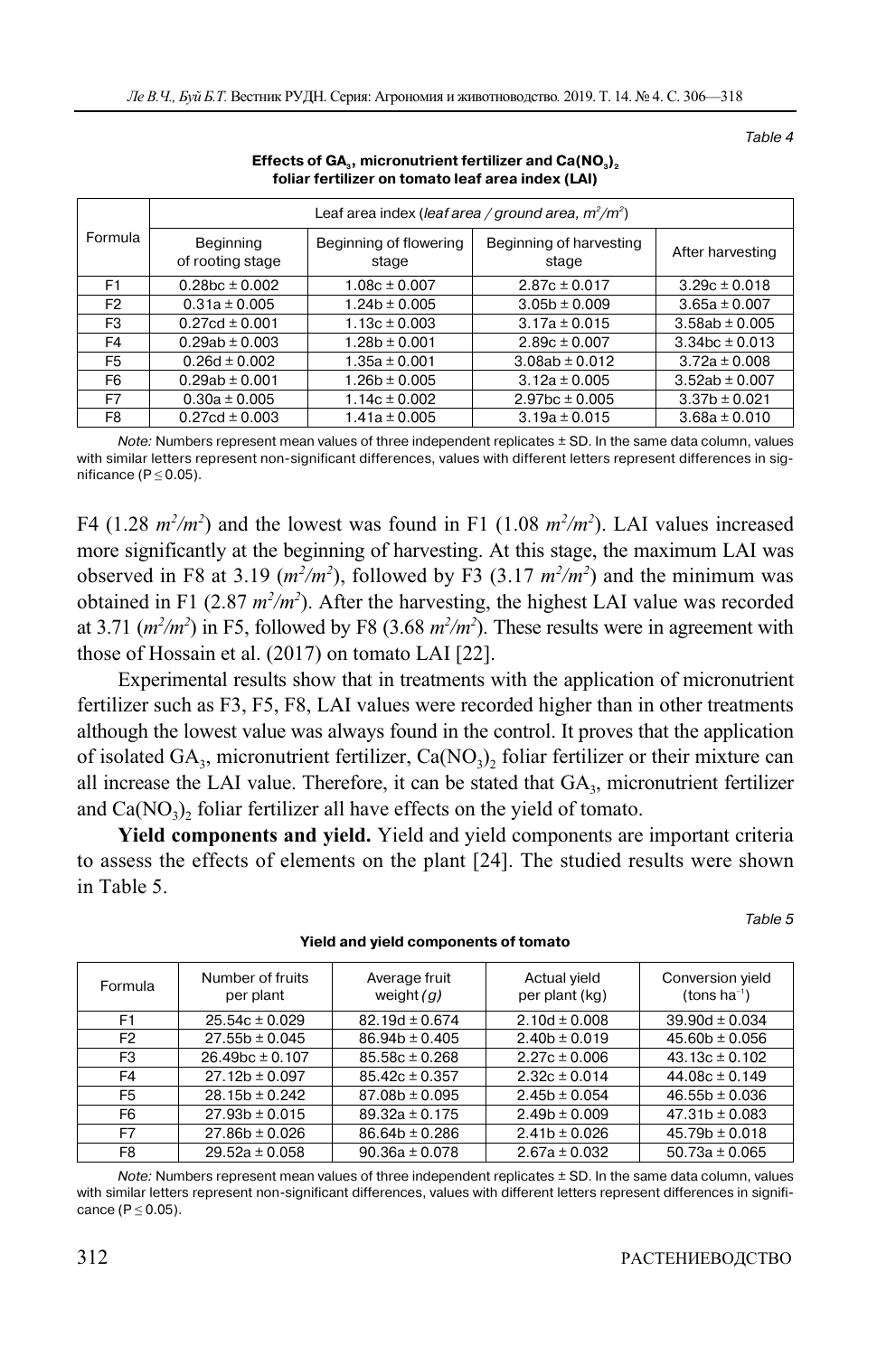It can be easily seen that different formulas resulted in radical differences in the number of fruits per plant (Table 5). F8 produced the highest values of the number of fruits per plant at 29.52 fruits, followed by F5 with 28.15, F6 with 27.93 and F7 with 27.86. The lowest numbers were obtained in F1 at 25.54 fruits and F3 at 26.49 fruits. It can be pointed out that the combination of micronutrient fertilizer and  $Ca(NO<sub>3</sub>)$ , foliar fertilizer and  $GA_3$  increased the number of fruits per plant. Additionally, applying  $GA_3$ and  $Ca(NO<sub>3</sub>)<sub>2</sub>$  foliar fertilizer or  $GA<sub>3</sub>$  and micronutrient fertilizer also increased fruit set percentage when compared to the control. Despite isolated application,  $GA_3 Ca(NO_3)$ foliar fertilizer and micronutrient fertilizer still contributed to an improvement in the number of fruits per plant, the efficiency was not as good as the ones in the formulas of their mixture.

The average fruit weight was also various from different formulas (Table 5). The same trend was observed in this criterion when F8 had the highest average fruit weight at 90.36 g, followed by F6 at 89.32 g and F5 at 87.08 g. F1 produced the lowest figure at 82.19 g, followed by F4 at 85.42 g. These ranges were statistically significant. So, it can be concluded that mixing micronutrient fertilizer and  $Ca(NO<sub>3</sub>)<sub>2</sub>$  foliar fertilizer and GA<sub>3</sub> in F8, F6 and F5 led to an increase in fruit weight. Meanwhile, applying Ca(NO<sub>3</sub>)<sub>2</sub> foliar fertilizer and micronutrient fertilizer or supplementing fertilizers separately showed a slight improvement in fruit weight which was lower than combination formulas.

The actual yield per plant and conversion yield show a close relationship among the average fruit weight and the number of fruits per plant with obtained individual yield (Table 5). F8 resulted in the highest yield at 2.67 kg, which was equivalent to 50.73 tons ha<sup>-1</sup>. In the following places were F6, F5 and F7 at 2.49 kg (equivalent to 47.31 tons ha<sup>-1</sup>), 2.45 kg (equivalent to 46.55 tons ha<sup>-1</sup>) and 2.41 kg (equivalent to  $45.79$  tons ha<sup>-1</sup>) respectively. The lowest ones were observed in F1 (the control) at 2.10 kg which was equivalent to 39.90 tons  $ha^{-1}$ , followed by F3 and F4. All the formulas produced a higher yield than the control and the differences were statistically significant. This means  $GA_3$ ,  $Ca(NO_3)$ , foliar fertilizer and micronutrient fertilizer increased the yield of tomato when cultivated in the condition of the experiment and when being combined, they provided better effects.

**Correlation between some growth indicators and yield of tomato.** Growth indicators are correlated with crop yield; therefore, correlation graphs (Fig. 1) were used to evaluate which indicators more closely correlated with the yield. It should be noted that during the growth process, the flowering stage is the essential one contributing to crop yields [19]. Consequently, we use correlation graphs at the beginning of the flowering stage to demonstrate this correlation.

It can be seen that among analyzed indicators (Fig. 1), the number of fruits per plant showed the strongest correlation with yield  $(r = 0.99)$ , followed by average fruit weight per plant  $(r = 0.97)$ . Obviously, these two indicators had direct effects on the yield of tomato. The number of flowers per plant also had fairly close correlation with yield (*r* =  $= 0.88$ ) while leaf area index and plant height had significant influence on the yield  $(r = 0.83$  and  $r = 0.82$  respectively).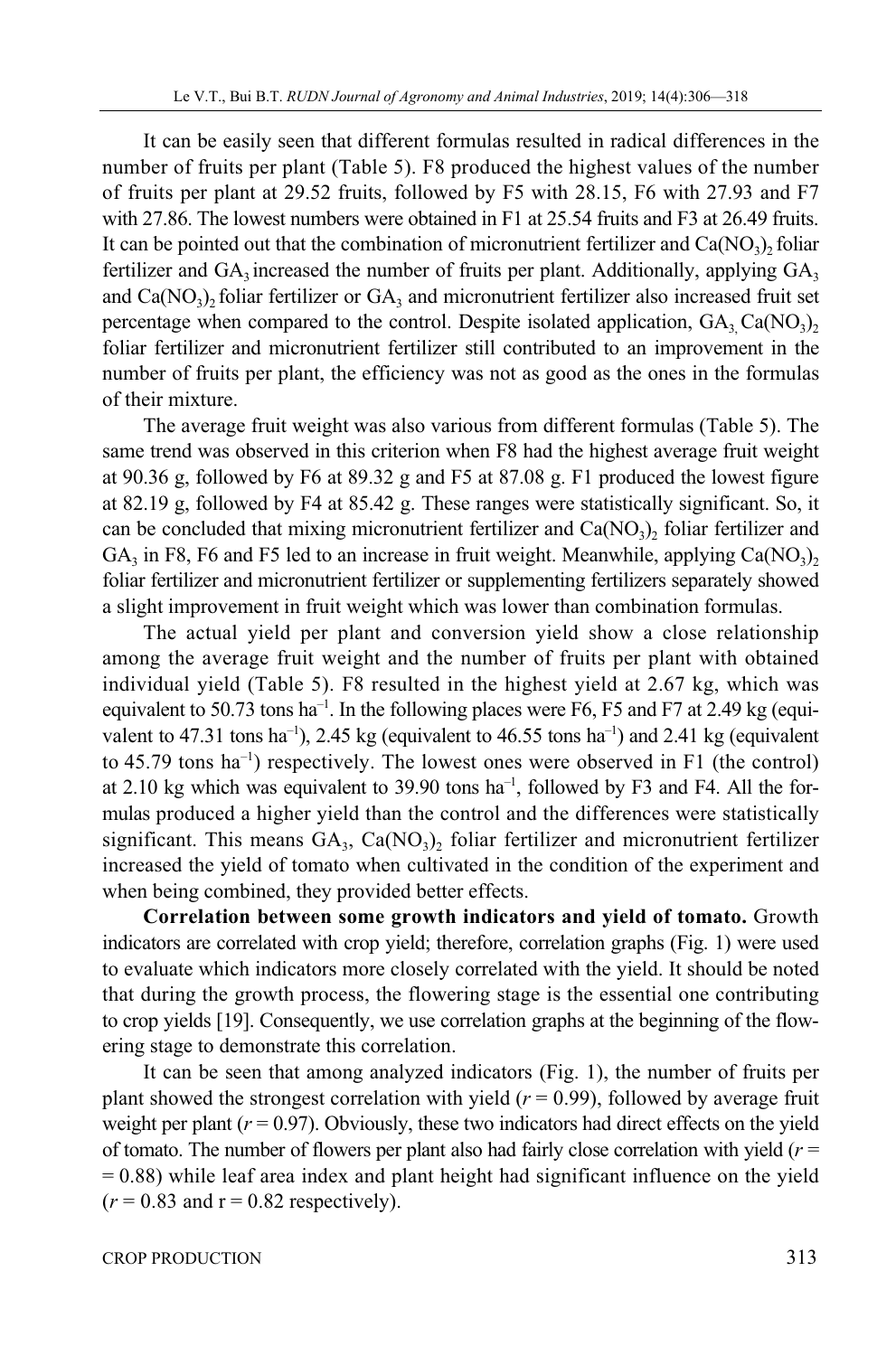



 $a$  — between plant height and yield;  $b$  — between number of flowers per plant and yield;  $c$  — between LAI and yield;  $d$  — between number of fruits per plant and yield;

e — between average fruit weight and yield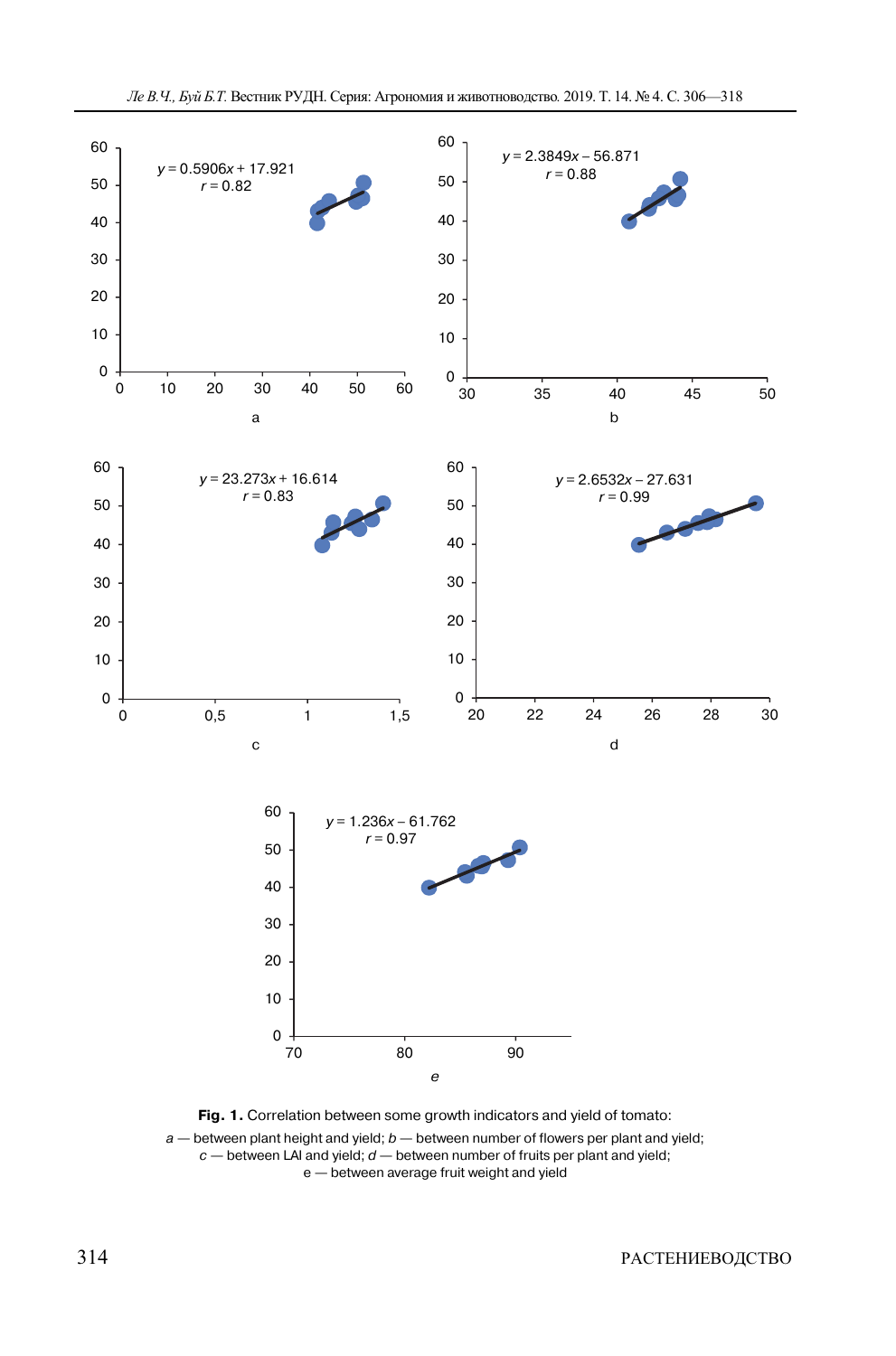# **Conclusions**

Having been supplemented with  $GA_3$ , micronutrient fertilizer and  $Ca(NO_3)$ , foliar fertilizer, tomato (*Solanum lycopersicum* L.) cultivated in net houses grew faster and better when compared to the control. The results were from some indicators such as plant height, leaf area index, number of flowers per plant, effective flower rate, number of fruits per plant, average fruit weight and actual yield. The formula in which mixed  $GA_3$ , micronutrient fertilizer and  $Ca(NO_3)$ , foliar fertilizer produced the highest yield at 50.73 tons ha<sup>-1</sup>, followed by the one in which mixed  $GA_3$  and  $Ca(NO_3)$ , foliar fertilizer at 47.31 tons ha<sup>-1</sup>. The formula of  $GA_3$  and micronutrient fertilizer was in the third place with 46.55 tons ha<sup>-1</sup> while the fourth-place belonged to the formula of  $Ca(NO<sub>3</sub>)$ , foliar fertilizer and micronutrient fertilizer with 45.79 tons ha<sup>-1</sup>. Other formulas which supplemented separately  $GA_3$ , micronutrient fertilizer and  $Ca(NO_3)$ , foliar fertilizer also produced yield higher than the control (yield of the control was 39.9 tons ha<sup>-1</sup>); however, the figure was not as high as the mixed formulas.

# **References**

- 1. Costa JM, Heuvelink E. The global tomato industry. In: Heuvelink E. (ed.) *Tomatoes*. Boston, USA: CABI; 2018; p. 1—26. doi: 10.1079/9781780641935.0000
- 2. Beecher GR. Nutrient content of tomatoes and tomato products. *Proceedings of the Society for Experimental Biology and Medicine*. 1998; 218(2):98—100. doi: 10.3181/00379727-218- 44282a.
- 3. Fattore M, Montesano D, Pagano E, Teta R, Borrelli F, Mangoni A, Seccia S, Albrizio S. Carotenoid and flavonoid profile and antioxidant activity in "Pomodorino Vesuviano" tomatoes. *Journal of Food Composition and Analysis*. 2016; 53:61—68. doi: 10.1016/j.jfca.2016.08.008
- 4. Trong LV, Tuong LQ, Thinh BB, Khoi NT, Trong VT. Physiological and biochemical changes in tomato fruit (Solanum lycopersicum L.) during growth and ripening cultivated in Vietnam. *Bioscience Research*. 2019; 16(2):1736—1744.
- 5. Martí R, Roselló S, Cebolla-Cornejo J. Tomato as a source of carotenoids and polyphenols targeted to cancer prevention. *Cancers*. 2016; 8(6):58. doi: 10.3390/cancers8060058
- 6. Xu X, Li J, Wang X, Wang S, Meng S, Zhu Y, Liang Z, Zheng X, Xie L. Tomato consumption and prostate cancer risk: a systematic review and meta-analysis. *Scientific reports*. 2016; 6:37091. doi: 10.1038/srep37091
- 7. Cheng HM, Koutsidis G, Lodge JK, Ashor A, Siervo M, Lara J. Tomato and lycopene supplementation and cardiovascular risk factors: A systematic review and meta-analysis. *Atherosclerosis*. 2017; 257:100—108. doi: 10.1016/j.atherosclerosis.2017.01.009
- 8. Paroussi G, Voyiatzis DG, Paroussis E, Drogoudi PD. Growth, flowering and yield responses to GA3 of strawberry grown under different environmental conditions. *Scientia Horticulturae*. 2002; 96(1—4):103—113. doi: 10.1016/S0304-4238(02)00058-4
- 9. Ronen E. Micro-elements in agriculture. *Practical Hydroponics and Greenhouses*. 2016; (164):35—44.
- 10. Korkmaz N, Askin MA, Ercisli S, Okatan V. Foliar application of calcium nitrate, boric acid and gibberellic acid affects yield and quality of pomegranate (Punica granatum L.). *Acta Scientiarum Polonorum-Hortorum Cultus*. 2016; 15(3): 105—112.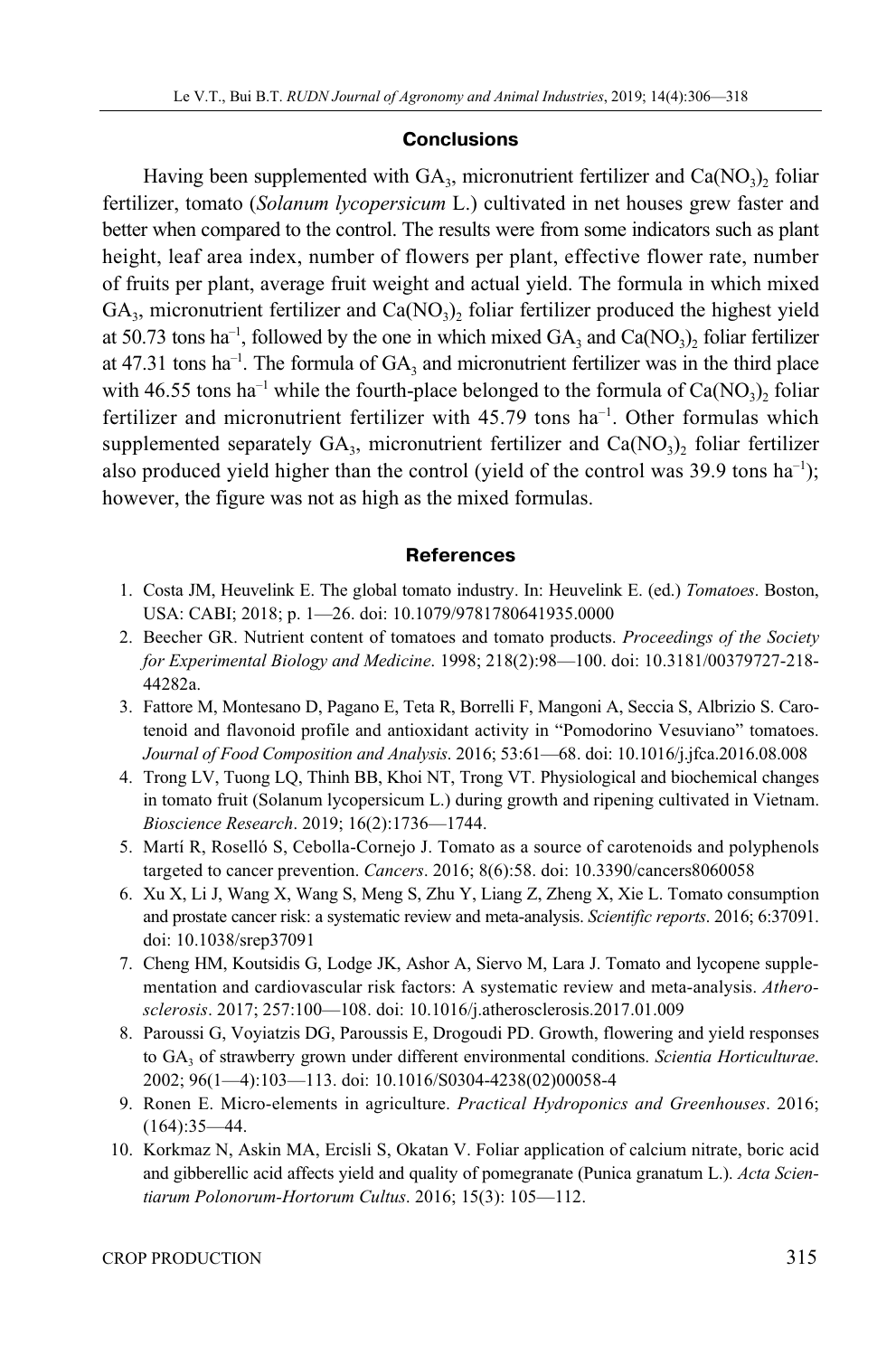- 11. Gale HF, Hansen J, Jewison M. China's growing demand for agricultural imports. *USDA-ERS Economic Information Bulletin*. 2015; (136).
- 12. Parry MAJ, Flexas J, Medrano H. Prospects for crop production under drought: research priorities and future directions. *Annals of Applied Biology*. 2005; 147(3):211—226. doi: 10.1111/j.1744-7348.2005.00032.x
- 13. Zeidan MS, Mohamed MF, Hamouda HA. Effect of foliar fertilization of Fe, Mn and Zn on wheat yield and quality in low sandy soils fertility. *World Journal of Agricultural Sciences*. 2010; 6(6): 696—699.
- 14. Tiwari DK, Pandey P, Giri SP, Dwivedi JL. Effect of GA3 and other plant growth regulators on hybrid rice seed production. *Asian journal of plant sciences*. 2011; 10(2):133—139. doi: 10.3923/ajps.2011.133.139
- 15. Anjum A, Raj N, Nazeer A, Khan SH. Genetic variability and selection parameters for yield and quality attributes in tomato. *Indian Journal of Horticulture*. 2009; 66(1):73—78.
- 16. Wang Y, Zhao J, Lu W, Deng D. Gibberellin in plant height control: old player, new story. *Plant cell reports*. 2017; 36(3):391—398. doi: 10.1007/s00299-017-2104-5
- 17. Narimani H, Rahimi MM, Ahmadikhah A, Vaezi B. Study on the effects of foliar spray of micronutrient on yield and yield components of durum wheat. *Archives of Applied Science Research*. 2010; 2(6):168—176.
- 18. Aksic MF, Rakonjac V, Nikolic D, Zec G. Reproductive biology traits affecting productivity of sour cherry. *Pesquisa Agropecuária Brasileira*. 2013; 48(1):33—41. doi: 10.1590/S0100- 204X2013000100005
- 19. Alburquerque N, Burgos L, Egea J. Influence of flower bud density, flower bud drop and fruit set on apricot productivity. *Scientia Horticulturae*. 2004; 102(4):397—406. doi: 10.1016/j.scienta.2004.05.003
- 20. Nammidevi M, Shalini B, Bhongle SA, Khiratkar SD. Effect of bio-inoculants with graded doses of NPK on flowering, yield attributes and economics of annual chrysanthemum. *Journal of Soils and Crops*. 2008; 18(1):217—220.
- 21. Singh AK, Beer K, Pal AK. Effect of vermicompost and bio-fertilizers on strawberry growth, flowering and yield. *Annals of Plant and Soil Research*. 2015; 17(2):196—99.
- 22. Hossain SAAM, Lixue W, Taotao C, Zhenhua L. Leaf area index assessment for tomato and cucumber growing period under different water treatments. *Plant, Soil and Environment*. 2017; 63(10):461—467. doi: 10.17221/568/2017-PSE
- 23. Heuvelink E, Bakker MJ, Elings A, Kaarsemaker RC, Marcelis LFM. Effect of leaf area on tomato yield. *In International Conference on Sustainable Greenhouse Systems-Greensys2004*. 2004; 691:43—50. doi: 10.17660/ActaHortic.2005.691.2
- 24. Hannan MM, Biswas MK, Ahmed MB, Hossain M, Islam R. Combining ability analysis of yield and yield components in tomato (Lycopersicum esculentum Mill.). *Turkish Journal of Botany*. 2007; 31(6):559—563.

# **About authors:**

*Le Van Trong* — Doctor of Sciences in Biology, Faculty of Natural Sciences, Hong Duc University; 565, Quang Trung st., Dong Ve Ward, Thanh Hoa city, Vietnam; e-mail: bbt.9895@gmail.com

*Bui Bao Thinh* — School of Natural Sciences, Far Eastern Federal University; 8 st. Sukhanova, Vladivostok, Russian Federation; e-mail: buibaothinh9595@gmail.com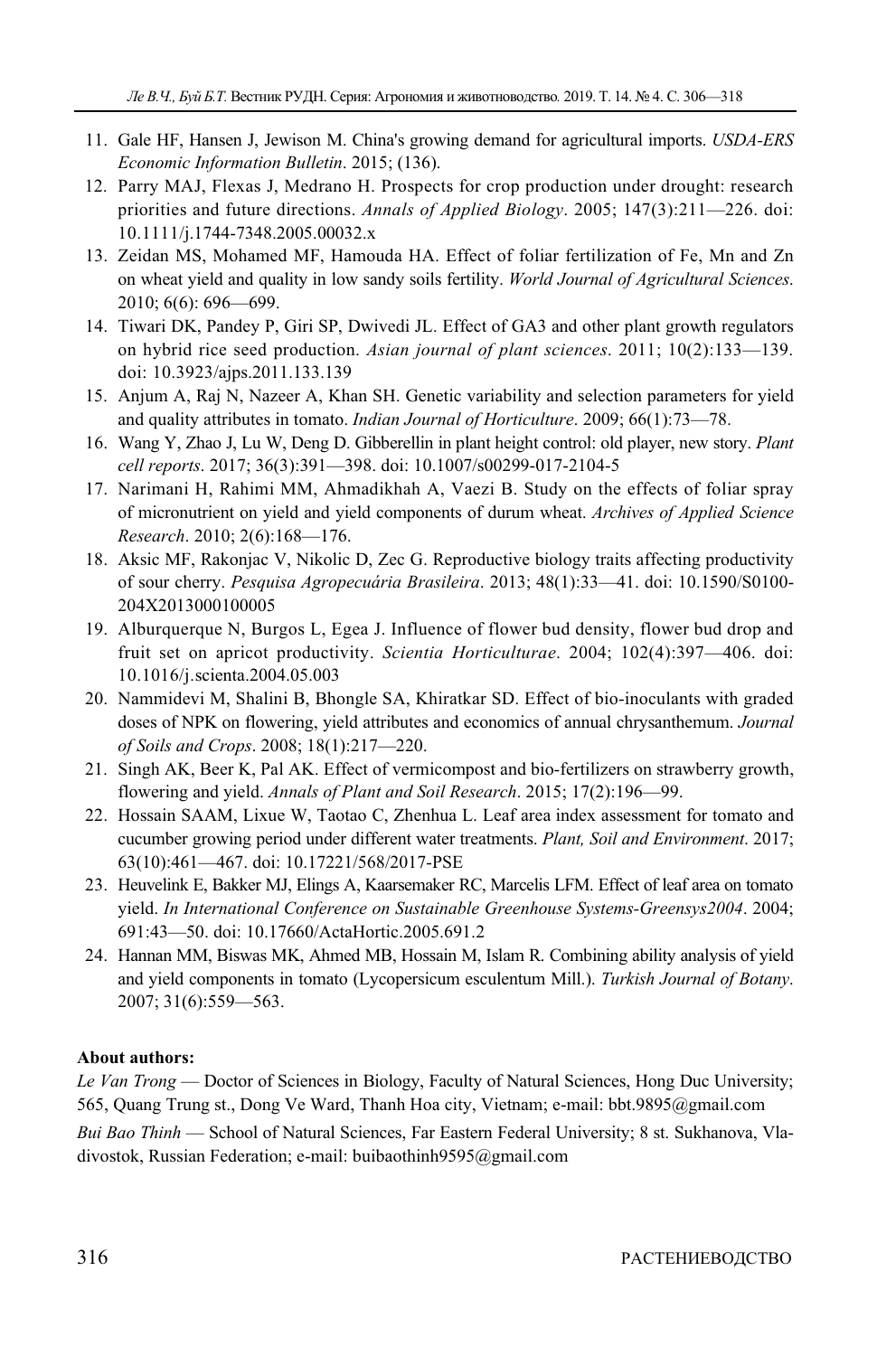DOI: 10.22363/2312-797X-2019-14-4-306-318

Научная статья

# **Влияние гибберелловой кислоты, микроудобрения и внекорневого удобрения — нитрата кальция на рост и урожайность томатов** *Solanum lycopersicum* **L., выращиваемых во Вьетнаме**

# **В.Ч.** Ле<sup>1</sup>, **Б.Т.** Буй<sup>2\*</sup>

1 Университет Хонгдык, *Тханьхоа, Вьетнам* 

 $^{2}$ Дальневосточный федеральный университет, *Владивосток, Российская Федерация*  **\***bbt.9895@gmail.com

**Аннотация.** Приведены экспериментальные результаты, оценивающие влияние гибберелловой кислоты  $GA_3$ , микроудобрения и внекорневого удобрения — нитрата кальция Ca(NO3), на рост и урожайность томатов сорта NHP11, выращенных в закрытом грунте. Исследования проводились в провинции Тханьхоа, Вьетнам. Эксперимент, включающий 8 вариантов, был составлен в рандомизированном полном блочном дизайне с тремя повторностями. При обработке с применением GA<sub>3</sub>, микроудобрения и внекорневого удобрения Ca(NO3)<sub>2</sub> наблюдали более высокие показатели роста и развития растений (высота растения, индекс листовой поверхности, количество цветков на растение, эффективная норма цветения, количество плодов на растение, средняя масса плодов на растение) по сравнению с контрольным вариантом. Показатели урожайности томата отличались по вариантам эксперимента. Наивысшая урожайность 50,73 т/га была обнаружена в варианте F8 при применении комбинация GA<sub>3</sub>, микроудобрения и внекорневого удобрения Ca(NO<sub>3</sub>), в F6 с использованием GA<sub>3</sub> и внекорневого удобрения Ca(NO<sub>3</sub>), урожайность составила 47,31 т/га, в F5 с использованием GA<sub>3</sub> и микроудобрения — 46,55 т/га, в F7 с использованием внекорневого удобрения Ca(NO<sub>3</sub>), и микроудобрения — 45,79 т/га. Урожайность томатов в вариантах F2, F3, F4 при обработке с использованием  $GA_3$ , микроудобрения и внекорневого удобрения Ca(NO3), в отдельности была соответственно выше, чем в контроле (39,90 т/га), но ниже, чем в комбинированных вариантах. Полученные результаты показывают, что комбинация  $GA_3$ , микроудобрения и внекорневого удобрения Ca(NO3), может способствовать росту и урожайности томатов.

Ключевые слова: томат, *Solanum lycopersicum*, гибберриловая кислота, GA<sub>3</sub>, микроудобрения, внекорневая подкормка, удобрение, нитрат кальция,  $Ca(NO<sub>3</sub>)$ , рост, урожайность

#### **Благодарности:**

Авторы признательны Университету Хонгдык (Hong Duc University, Vietnam) за поддержку данного исследования.

#### **Вклад авторов:**

Ле В.Ч.: разработка дизайна исследования, получение данных для анализа, анализ полученных данных, написание первоначального текста рукописи; Буй Б.Т.: разработка дизайна исследования, получение данных для анализа, анализ полученных данных, написание и редактирование рукописи.

#### **Конфликт интересов:**

Авторы заявляют об отсутствии конфликта интересов.

CROP PRODUCTION 317